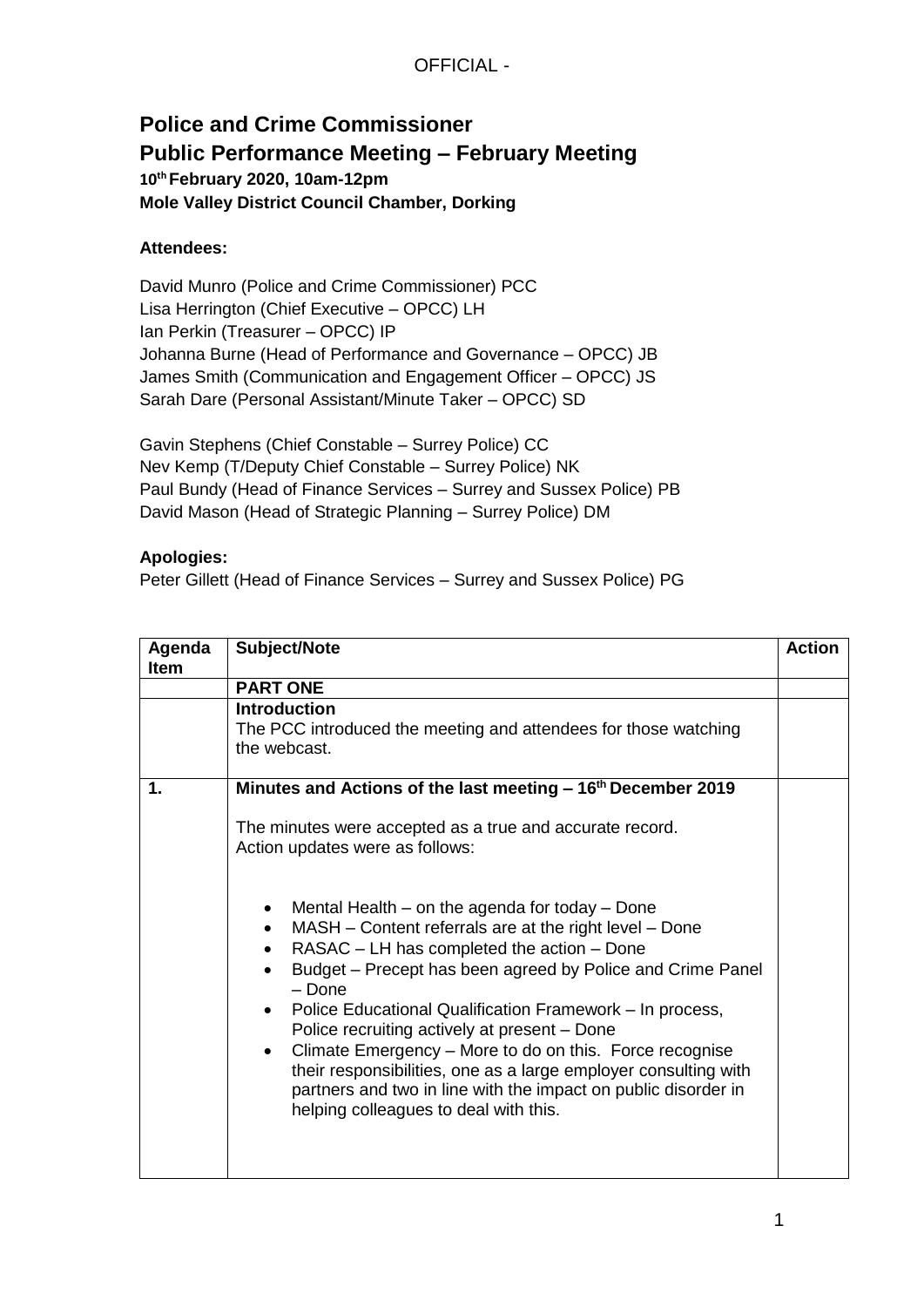|    | The PCC mentioned three items he wanted to cover at this meeting:<br><b>Crime Solving Rate</b><br><b>Burglaries</b><br>$\bullet$<br><b>ASB</b>                                                                                                                                                                                                                       |  |
|----|----------------------------------------------------------------------------------------------------------------------------------------------------------------------------------------------------------------------------------------------------------------------------------------------------------------------------------------------------------------------|--|
| 3. | <b>Performance Scorecard</b>                                                                                                                                                                                                                                                                                                                                         |  |
|    | The CC introduced the report and highlighted performance areas of<br>note.                                                                                                                                                                                                                                                                                           |  |
|    | <b>Volume Crime</b> – This figure has increased slightly in Surrey in the<br>12months to December 2019, up by 2.1%. This is consistent with<br>levels of crime nationally. Effectively this means that Surrey solved<br>1000 fewer crimes last year which is a concern. Surrey still has the 7 <sup>th</sup><br>lowest level of recorded crime in England and Wales. |  |
|    | The CC explained that Surrey Police are clearing up 13.5% of all<br>crime and want to see more solved in High Harm and Burglary<br>offences.                                                                                                                                                                                                                         |  |
|    | High Harm - Significant changes are being made in this area to<br>increase positive outcomes including the early involvement of<br>prosecutors.                                                                                                                                                                                                                      |  |
|    | Operation Spearhead are working proactively in tackling Burglaries<br>across the County and will be keeping their activities up over the<br>coming weeks and months.                                                                                                                                                                                                 |  |
|    | The Force are currently looking at ways of structuring their teams<br>which may lead to organisational changes. The Chief is in talks with<br>the DCC about reinstating the Volume Crime Improvement Plan.<br>Some investigative opportunities have been missed and the CC wants<br>to improve on this.                                                              |  |
|    | The Police and Crime Panel have now agreed to the precept increase<br>meaning that 150 extra Police officers and staff can be recruited. The<br>PCC asked the CC how this would make a difference to Surrey Police.                                                                                                                                                  |  |
|    | The CC advised that safeguarding units are under a great deal of<br>pressure dealing with high harm offences. They will be adding 3<br>Detective Sergeants, 14 Detectives and additional staff to these units<br>to support victims.                                                                                                                                 |  |
|    | Filling vacancies on main Neighbourhood Policing Teams will make a<br>huge difference, as for example there are currently 59 posts on East<br>Surrey that are not fully deployable. The PCC added that the public<br>will see more police once they are out of training.                                                                                             |  |
|    | The CC proposed to bring a paper back to a future meeting informing<br>of the Police activity that goes into achieving positive outcomes to give<br>the public more insight.                                                                                                                                                                                         |  |
|    |                                                                                                                                                                                                                                                                                                                                                                      |  |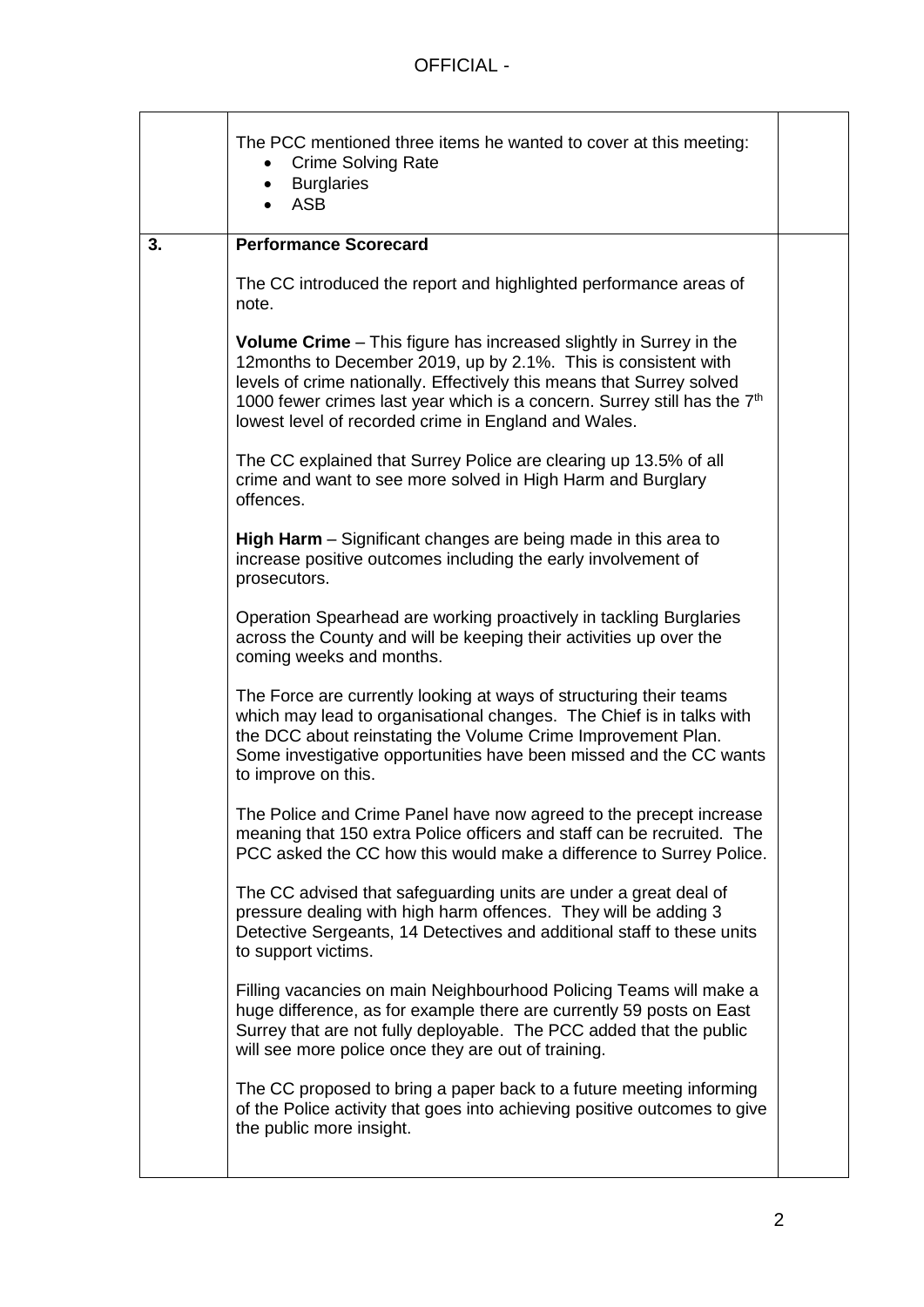| ACTION: CC to commission paper on police activity surrounding<br>positive outcomes to bring back to a future meeting.                                                                                                                                                                                                                                                                                                                                                                                                                                                                                                                                                                                                    | cc |
|--------------------------------------------------------------------------------------------------------------------------------------------------------------------------------------------------------------------------------------------------------------------------------------------------------------------------------------------------------------------------------------------------------------------------------------------------------------------------------------------------------------------------------------------------------------------------------------------------------------------------------------------------------------------------------------------------------------------------|----|
| The PCC commented on the positive news that the Government were<br>going to be reversing the reforms previously made to police bail. The<br>CC agreed that some of their concerns with the reforms came to<br>realisation and he welcomes that bails are being looked into again.<br>The rules around this became too complicated to apply consistently<br>and were not easy to understand for officers.                                                                                                                                                                                                                                                                                                                 |    |
| NK provided a further update on burglary attributing the positive and<br>proactive activity under Operation Spearhead resulting in a decrease<br>in these types of offences. Burglary numbers have dropped back<br>down to the levels that police would normally expect. Having said this<br>the police will continue Operation Spearhead as there are still some<br>Serious Organised Crime gangs operating in Surrey and as such they<br>have allocated 3 Sergeants and 24 constables to a local proactive<br>team tackling crime, including burglary. The team has made an<br>impact in reducing the numbers of outstanding offenders who were<br>showing as wanted for previous offences.                            |    |
| The CC explained that he has invested in preventative work and<br>problem solving. They are doubling the number of Neighbourhood<br>and Youth Intervention Officers. There are in excess of 300 problem<br>solving cases on their books currently. The police are providing<br>leadership sessions for staff and officers and training input as to how<br>to problem solve. In excess of 200 calls are taken every day which<br>involve cases that the police have already had some dealings with.                                                                                                                                                                                                                       |    |
| The CC and PCC have signed a new ASB (anti-social behaviour)<br>pledge with partners and are aware that persistent ASB does affect<br>people's lives. The Survey measure with regard to the public view on<br>dealing with crime and ASB showed a significant increase in the last<br>quarter to 72%. Surrey Police have reduced numbers of ASB<br>incidents by 1,700. Borough Commanders are integral to this work<br>and are keen to get involved with their community. The PCC paid<br>tribute to them and their teams. The CC commented that there is<br>likely to be some changes to their roles in the coming weeks and<br>months to give colleagues a break and others the opportunity for<br>career development. |    |
| The PCC mentioned Community Trigger explaining that under certain<br>circumstances an individual can apply for support via the council and<br>request help in relation to ASB offences. This process does not seem<br>to be well known and therefore the PCC wishes to publicise this. The<br>CC commented that he would see it as a failure on the Force if the<br>public felt they needed to use this process but noted it was a great<br>resource if needed.                                                                                                                                                                                                                                                          |    |
| Call Handling - The CC reported that call handling performance<br>remains good. He noted a slight increase in the time taken to answer<br>101 calls at 1 minute 6 seconds. The response to emergency call<br>outs has been good. On half the occasions units responded within an<br>hour. Teams are reviewing these cases to identify any areas for                                                                                                                                                                                                                                                                                                                                                                      |    |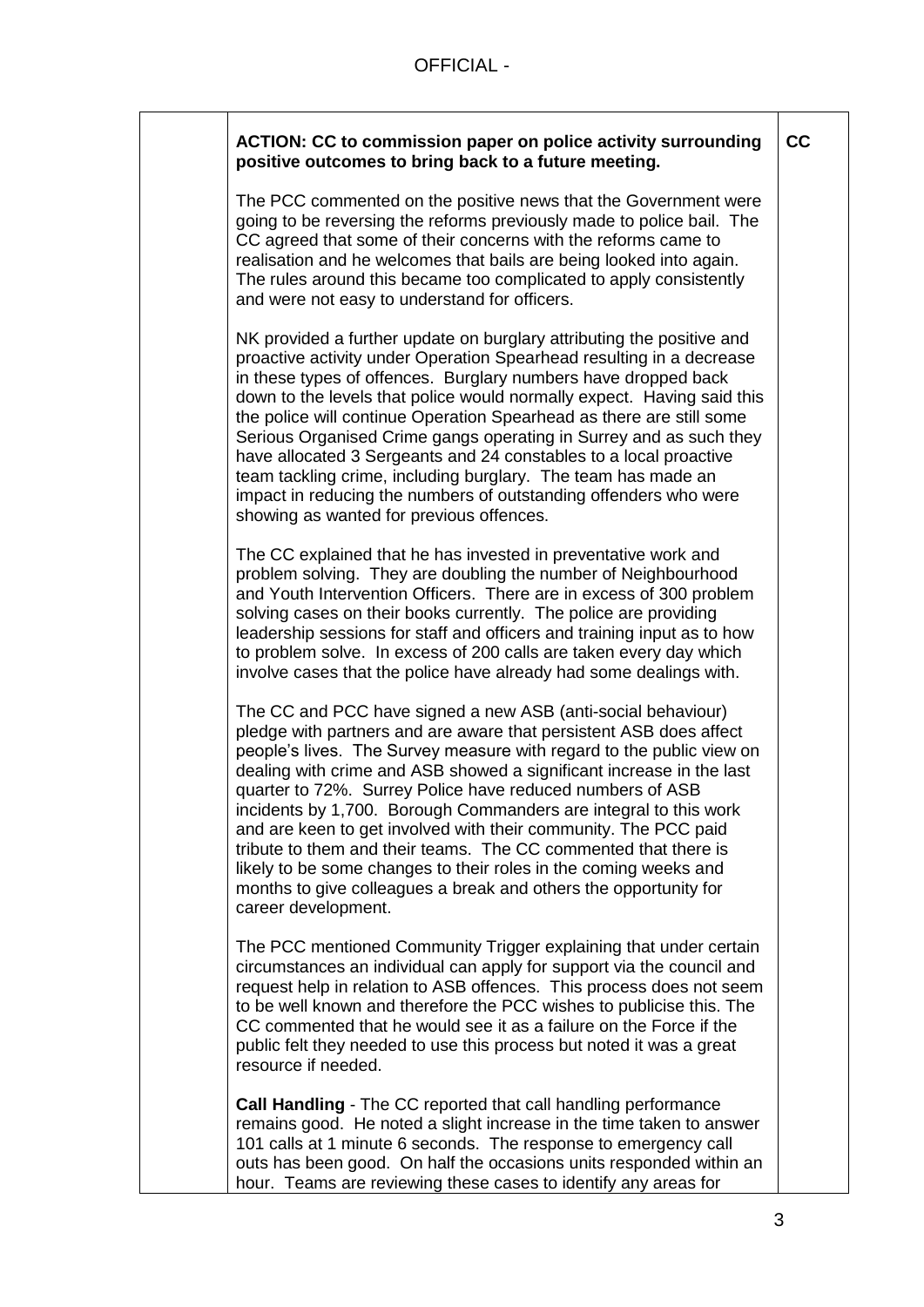improvement. Increased resources will help improve this area. The PCC commented that there had certainly been an improvement on 3 years ago. NK said how impressed he was with the call handlers particularly against a backdrop of savings cuts and sickness cover. The team is now much more efficient and has been asked to do a peer review with Northern Ireland around its Contact Centre and Deployment systems.

**Counter Terrorism** – There has been a lot of regional collaboration and a lot of work gone into this area. Unfortunately this cannot be detailed in the meeting as it is of a classified nature.

**Public confidence in Policing** – Surrey has dropped in the national rankings from the position of  $7<sup>th</sup>$  to 13<sup>th</sup> (77%). This is taken from figures to the end of June 2019. The latest quarterly figures show that the local confidence measure is back up to 89.2% and looking much healthier. The CC will be paying close attention to this. The PCC wondered if this was to do with the news and the public hearing of knife crime in London. The CC advised that confidence in the Police as an institution versus the local area is certainly a factor. Surrey does see some violence creeping over in the North of the border.

**Victims** – The Force is beginning to get a feel of the service thanks to the satisfaction survey which is sent to the victims by text. Feedback is much quicker and this is fedback to Officer level. The measures are settling down and gradually customer service scores are showing an improvement at 64% satisfaction overall in November, although this varies according to the offence type. There is over 75% satisfaction in the Police handling of ASB cases overall.

The PCC expressed that the Victim and Witness Care Unit is bedded in now and there will be a report on it in due course.

**Preventing Harm** - Repeat missing vulnerable people cases are down by 237 which is a considerable number but has reduced. It takes a lot of police resource to support this work. The approach to domestic abuse and repeat offenders is being explored. There are nearly 1,000 domestic abuse offenders across the county that police know of. The Domestic Abuse Bill is going through Parliament currently. Surrey needs an effective perpetrator programme which the CC and his team are working on.

The PCC added that the Health and Wellbeing Board has a long paper on domestic abuse telling personnel testimonies. He made known his feelings that the report was leaning too far towards how to help perpetrators. The PCC felt that the punitive element was missing. Some perpetrators need to face the consequences. He has asked for the report to be reshaped to add policing, justice and consequences.

**Estates Strategy** – A Programme Director has now been appointed for the plan. The move of Surrey Police HQ will not affect local Policing teams/provision. The move is on track to happen in April 2024. There are lots of technological investments happening and MET Police colleagues have offered to help with peer review activity.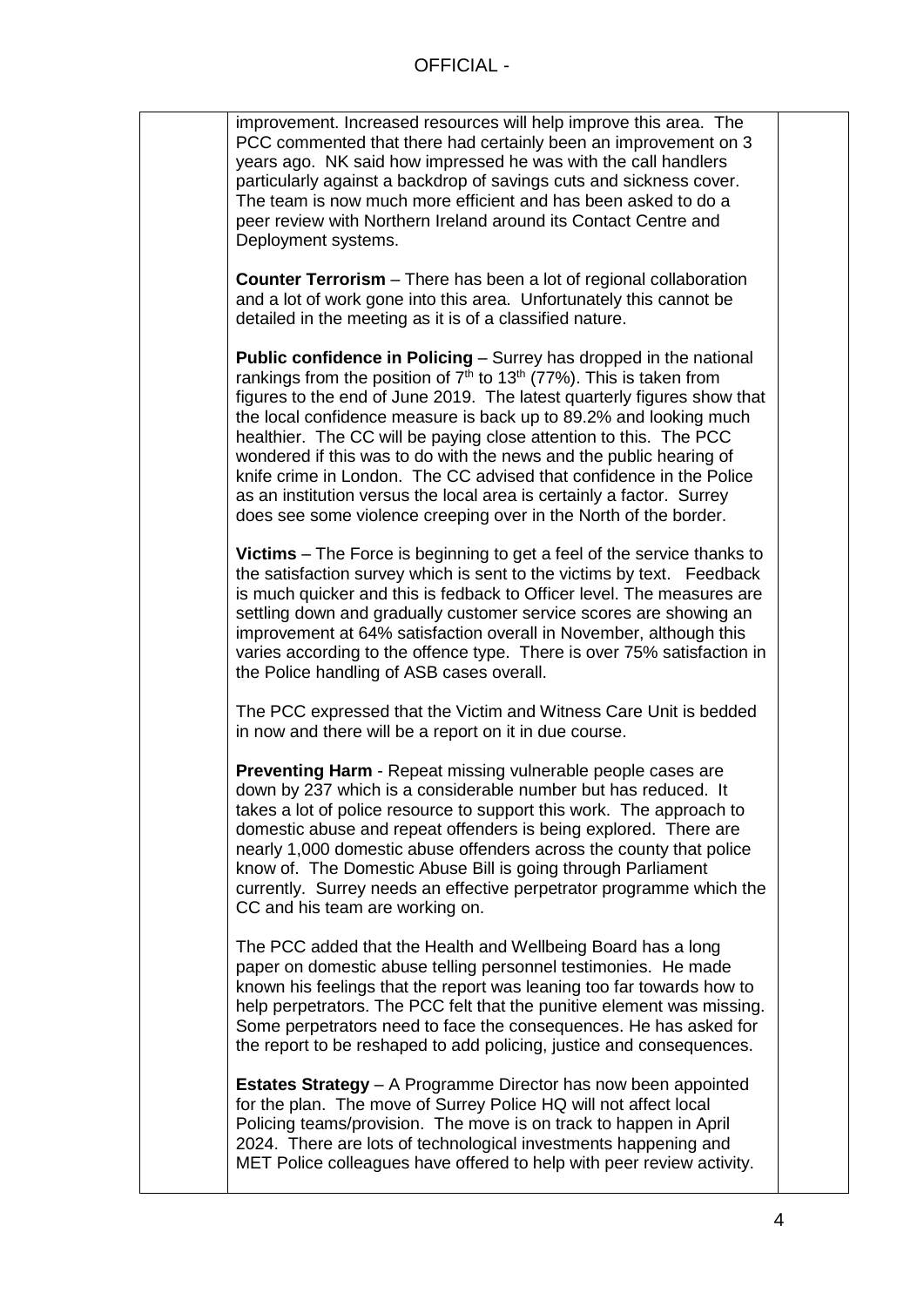|    | <b>Scorecard</b> – The PCC asked the CC about police officer retention<br>rate. The CC noted that there was a gap in the Performance<br>Scorecard where the Employee Opinion Survey results should be. The<br>survey shows steady improvements. The concerns are that staff are<br>really stretched and that their quality of sleep is affected in both Surrey<br>and Sussex. The Head of People's Services is looking into this.<br>In terms of the frontline, 20.6 million pounds worth of savings has<br>been taken out through austerity. Teams are noticing all the things<br>that get in the way - hindrance stressors. The CC is looking at ways to<br>tackle this.<br><b>ACTION: CC to commission report detailing Employee Opinion</b><br>Survey progress to be shared at a future meeting.<br>The PCC commented that the police officer leaver rate was<br>concerning.<br>Surrey has been consistently recruiting throughout the period of<br>austerity. Officers have been moving to other parts of the country for | cc |
|----|--------------------------------------------------------------------------------------------------------------------------------------------------------------------------------------------------------------------------------------------------------------------------------------------------------------------------------------------------------------------------------------------------------------------------------------------------------------------------------------------------------------------------------------------------------------------------------------------------------------------------------------------------------------------------------------------------------------------------------------------------------------------------------------------------------------------------------------------------------------------------------------------------------------------------------------------------------------------------------------------------------------------------------|----|
|    | affordable housing and to the Metropolitan Police for career<br>progression. Surrey Police are looking into options for affordable<br>housing as they acknowledge that Surrey is an expensive place to<br>live. The hope is that with the Building the Future Programme move<br>and investments in staff and training this will hopefully convince<br>people to stick with Surrey Police. There is a very good wellbeing<br>service for individuals who wish to use it.                                                                                                                                                                                                                                                                                                                                                                                                                                                                                                                                                        |    |
| 3. | <b>Finance</b>                                                                                                                                                                                                                                                                                                                                                                                                                                                                                                                                                                                                                                                                                                                                                                                                                                                                                                                                                                                                                 |    |
|    | Paul Bundy updated on the current force financial report as at the end<br>of Nov 2019. The revenue budget was on target and the capital<br>forecast is showing a small underspend. The total operational delivery<br>budget for Surrey is £233.0m for 2019/20 against this the forecast<br>outturn position is £232.5m resulting in an underspend totalling £0.5m.<br>Police and police staff pay is under but with an overspend in Police<br>overtime.                                                                                                                                                                                                                                                                                                                                                                                                                                                                                                                                                                        |    |
|    | By March 2020 police officer and police staff numbers will be showing<br>an increase.                                                                                                                                                                                                                                                                                                                                                                                                                                                                                                                                                                                                                                                                                                                                                                                                                                                                                                                                          |    |
|    | The PCC wanted to be clear that every penny of the precept will be<br>spent on recruiting more officers. Police officer overtime has been<br>cut. There have been huge demands from operations taking place<br>across the country requiring Surrey's assistance. The CC is<br>monitoring this regularly.                                                                                                                                                                                                                                                                                                                                                                                                                                                                                                                                                                                                                                                                                                                       |    |
|    | The overspend on the new premises was a result of purchasing the<br>property earlier than was budgeted for. The savings plan has been<br>achieved for this year.                                                                                                                                                                                                                                                                                                                                                                                                                                                                                                                                                                                                                                                                                                                                                                                                                                                               |    |
|    | The PCC concluded by adding that expenditure was exceeding<br>projected income but that this is in the balance now.                                                                                                                                                                                                                                                                                                                                                                                                                                                                                                                                                                                                                                                                                                                                                                                                                                                                                                            |    |
|    |                                                                                                                                                                                                                                                                                                                                                                                                                                                                                                                                                                                                                                                                                                                                                                                                                                                                                                                                                                                                                                |    |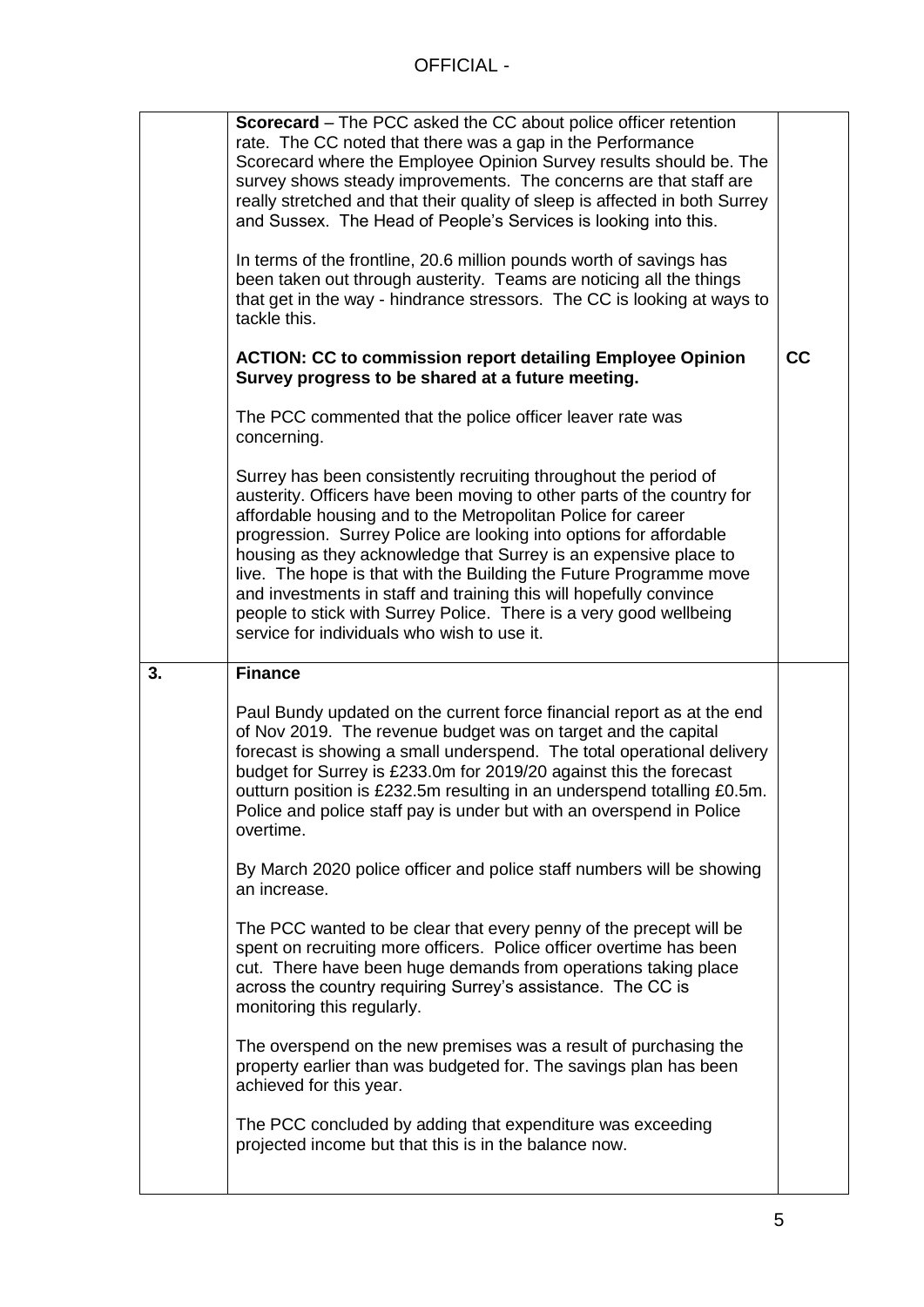| 4. | <b>Capital Programme</b>                                                                                                                                                                                                                                                                                                                                                                                                                                                                                                                                  |  |
|----|-----------------------------------------------------------------------------------------------------------------------------------------------------------------------------------------------------------------------------------------------------------------------------------------------------------------------------------------------------------------------------------------------------------------------------------------------------------------------------------------------------------------------------------------------------------|--|
|    | PB explained that the Force has to invest in assets to keep up to<br>standard; IT, servers, infrastructure, digital technologies, vehicles,<br>premises. The forecast is a variation on the police budget which<br>requires close monitoring.                                                                                                                                                                                                                                                                                                             |  |
|    | The capital element will be reduced by the Government. Surrey will<br>receive £600,000 this year and £200,000 next year.                                                                                                                                                                                                                                                                                                                                                                                                                                  |  |
|    | The PCC added that spending is much better across the Force.                                                                                                                                                                                                                                                                                                                                                                                                                                                                                              |  |
|    | The PCC took this opportunity to wish his Chief Financial Officer lan<br>Perkin a happy retirement after decades of excellent service. The CC<br>also gave his thanks to IP.                                                                                                                                                                                                                                                                                                                                                                              |  |
| 5. | <b>Workforce Planning</b>                                                                                                                                                                                                                                                                                                                                                                                                                                                                                                                                 |  |
|    | NK explained that with the precept increase for 2019/20 this enabled<br>the growth of 48-64 additional police officer posts. The 64 posts will<br>be filled by May 2020 once all relevant training has been passed. At<br>the time of the March intake of recruits the Force will be at full<br>capacity.                                                                                                                                                                                                                                                 |  |
|    | There have been 42 transferees to Surrey, some from the<br>Metropolitan Police. A further 18 are in the process of joining. 133<br>recruits were taken on last year. Agency staff are currently being<br>utilised in Neighbourhood Police Teams and Divisions whilst they<br>recruit to these vacancies.                                                                                                                                                                                                                                                  |  |
|    | Surrey has 78 officers allocated from the increased Government grant.<br>Surrey Police are on target to achieve this by May 2021. This is part<br>of a 3 year programme. Surrey Police are hopeful that the year 2<br>allocation will be in the region of 100 Officers.                                                                                                                                                                                                                                                                                   |  |
|    | The PCC remarked that with the police officer uplift this year, the<br>precept approval and operational uplift in the second year this works<br>out to be in the region of 190 additional officers or thereabouts which<br>is a 10% increase. He added that if the Government gave Surrey its<br>fair share this number would be over 200.                                                                                                                                                                                                                |  |
|    | NK confirmed that the officer increase would be 170 plus additional<br>police staff which would make a significant difference to Surrey Police.<br>He and the CC have thought very carefully about where and how best<br>to use these staff. Recruitment has been problematic. However the<br>fast track to Detective programme is working well in attracting a whole<br>new cohort of applicant. They have received 260 applications for 18<br>positions, 60% of which are from female applicants and 14% from<br>Black, Minority and Ethnic applicants. |  |
| 6. | <b>Rural Crime</b>                                                                                                                                                                                                                                                                                                                                                                                                                                                                                                                                        |  |
|    | NK explained that the Force are putting a great deal of effort into rural<br>crime. Satisfaction levels are lower in this area as it often takes longer<br>to investigate these crimes. Engagement is an issue. Surrey Police                                                                                                                                                                                                                                                                                                                             |  |